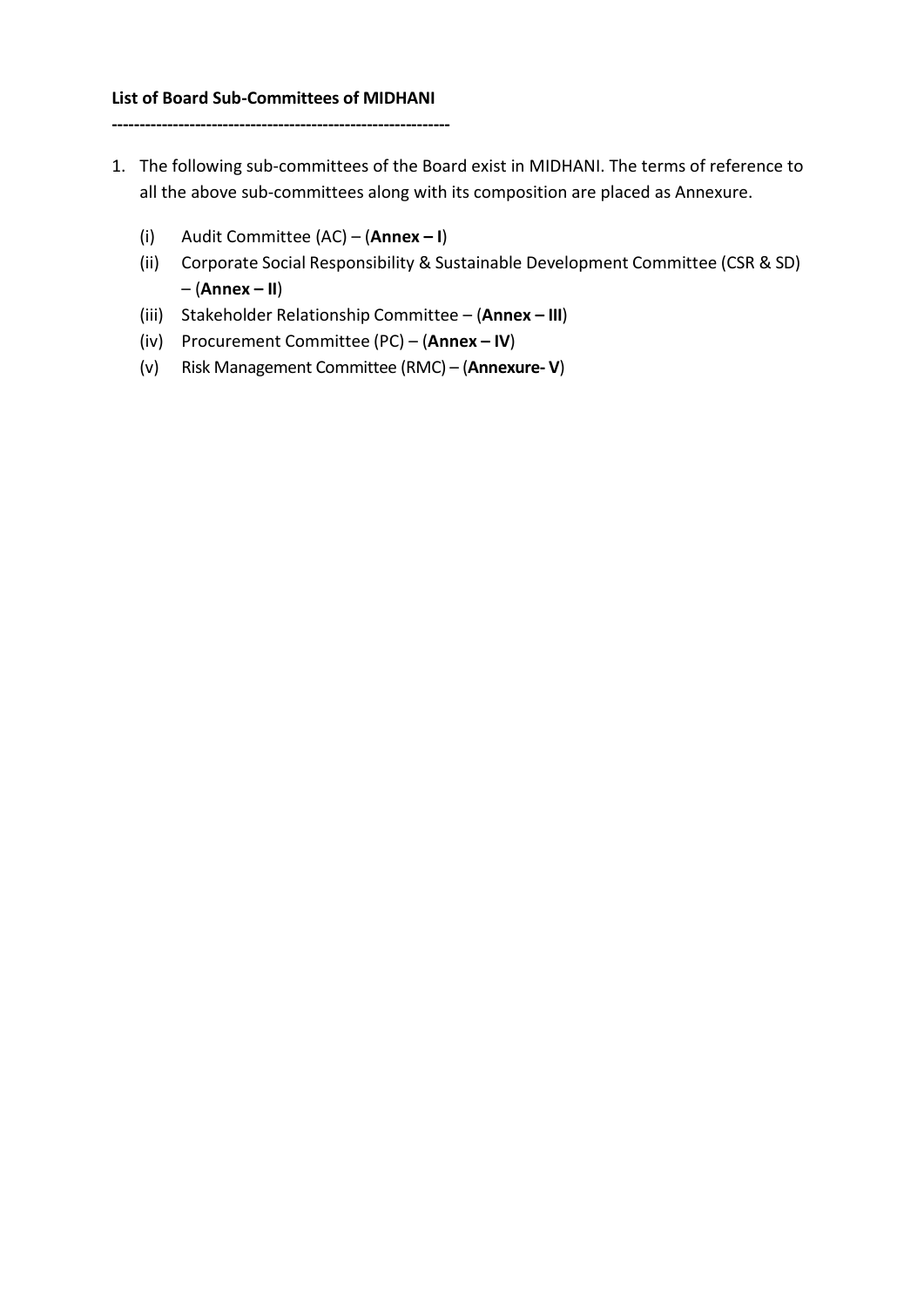#### **Audit Committee**

### **Composition:**

| No.                                                                                                                                                   | <b>Composition</b>                | <b>Designation</b> |  |
|-------------------------------------------------------------------------------------------------------------------------------------------------------|-----------------------------------|--------------------|--|
| (i).                                                                                                                                                  | Shri Valluri Chakrapani           | Chairman           |  |
|                                                                                                                                                       | (Independent Director)            |                    |  |
| (ii).                                                                                                                                                 | Smt. V.T. Rema                    | Member             |  |
|                                                                                                                                                       | (Independent Director)            |                    |  |
| (iii).                                                                                                                                                | Shri Gowri Sankara Rao Naramsetti | Member             |  |
|                                                                                                                                                       | Director – Finance                |                    |  |
| quorum of Meeting shall be at least two directors or one-third of the Members<br>whichever is higher, with at least two Independent Director present. |                                   |                    |  |
| Company Secretary shall act as Secretary to the Committee                                                                                             |                                   |                    |  |

## **Terms of reference to the Audit Committee:**

- (i) The Audit Committee shall meet at least four times in a year and not more than 120 days shall elapse between two meetings. The quorum shall be either two members or one third of the members of the Audit Committee whichever is greater, but there should be a minimum of two independent directors present.
- (ii) The Chairman of the Audit Committee shall be present at the Annual General Meeting of the Company to answer shareholder queries.
- (iii) The Audit Committee may invite such of the executives, as it considers appropriate (and particularly the head of the finance function) to be present at the meetings of the committee, but on occasions it may also meet without the presence of any executives of the company. The finance director, head of internal audit and a representative of the statutory auditors of the Company may be present as invitees for the meetings of the Audit Committee.
- (iv) The Audit Committee shall have powers, which should include the following:
	- (a) to investigate any activity within its terms of reference;
	- (b) to seek information from any employee of the Company;
	- (c) to obtain outside legal or other professional advice; and
	- (d) to secure attendance of outsiders with relevant expertise, if it considers necessary.
- (v) The role of the Audit Committee shall include the following:
	- (a) oversee the Company's financial reporting process and the disclosure of its financial information to ensure that the financial statement is correct, sufficient and credible;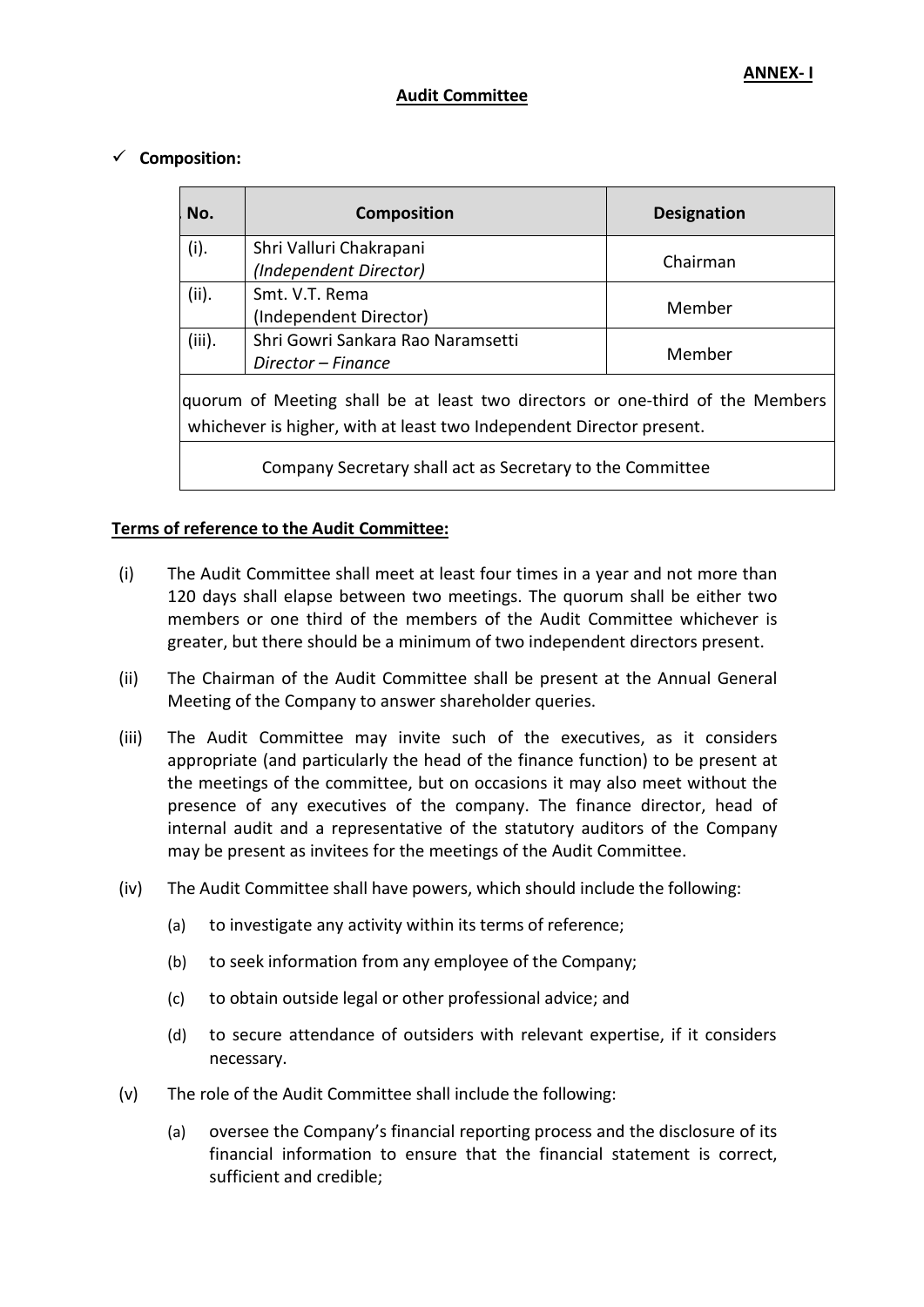- (b) make recommendation for appointment, remuneration and terms of appointment of auditors of the Company based on the order of Comptroller & Auditor General of India, being Government Company, as applicable;
- (c) approve payment to statutory auditors for any other services rendered by them;
- (d) review with the management, the annual financial statements and auditor's report thereon before submission to the Board for approval, with particular reference to:
	- (i) matters required to be included in the Director's Responsibility Statement to be included in the board of directors report in terms of clause (c) of sub-Section 3 of Section 134 of the Companies Act, 2013;
	- (ii) changes, if any, in accounting policies and practices and reasons for the same;
	- (iii) major accounting entries involving estimates based on the exercise of judgment by the management of the Company;
	- (iv) significant adjustments made in the financial statements arising out of audit findings;
	- (v) compliance with listing and other legal requirements relating to financial statements;
	- (vi) disclosure of any related party transactions; and
	- (vii) Modified opinion(s) in the draft audit report.
- (e) Review, with the management, the quarterly financial statements before submission to the board of directors for their approval;
- (f) Review, with the management, the statement of uses / application of funds raised through an issue (public issue, rights issue, preferential issue, etc.), the statement of funds utilised for purposes other than those stated in the offer document / prospectus / notice and the report submitted by the monitoring agency monitoring the utilization of proceeds of a public or rights issue, and making appropriate recommendations to our board of directors to take up steps in this matter;
- (g) Review and monitor the auditor's independence and performance, and effectiveness of audit process;
- (h) Approve or subsequently modify transactions of the Company with related parties;
- (i) Scrutiny of inter-corporate loans and investments;
- (j) Conduct valuation of undertakings or assets of the Company, wherever it is necessary;
- (k) Evaluate internal financial controls and risk management systems;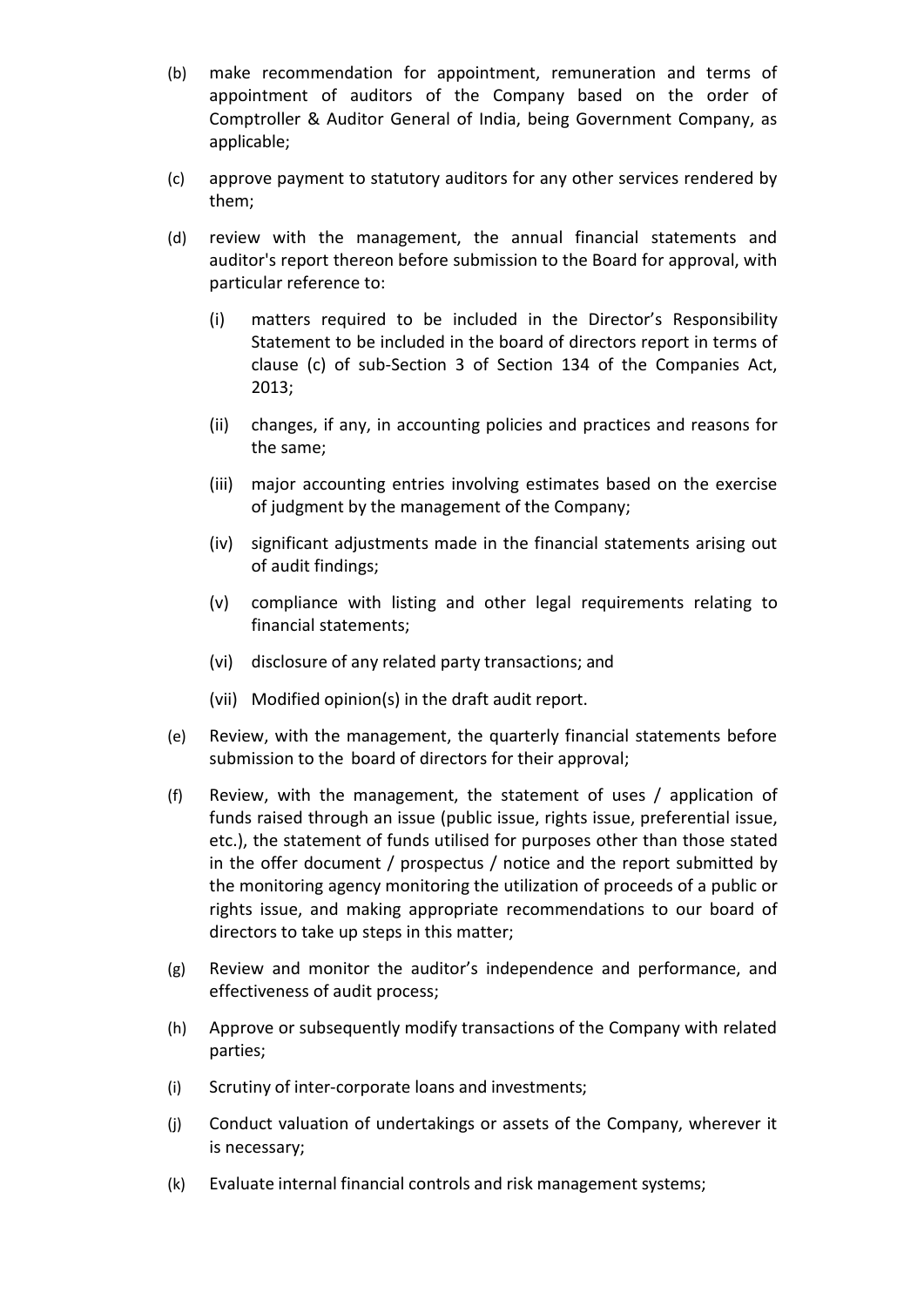- (l) Review, with the management, performance of statutory and internal auditors, adequacy of the internal control systems;
- (m) Review the adequacy of internal audit function, if any, including the structure of the internal audit department, staffing and seniority of the official heading the department, reporting structure coverage and frequency of internal audit;
- (n) Discuss with internal auditors of any significant findings and follow up there on;
- (o) Review the findings of any internal investigations by the internal auditors into matters where there is suspected fraud or irregularity or a failure of internal control systems of a material nature and reporting the matter to the Board;
- (p) Discuss with statutory auditors before the audit commences, about the nature and scope of audit as well as post-audit discussion to ascertain any area of concern;
- (q) To look into the reasons for substantial defaults in the payment to the depositors, debenture holders, shareholders (in case of non-payment of declared dividends) and creditors;
- (r) To review the functioning of the whistle blower mechanism;
- (s) Approve the appointment of the Chief Financial Officer of the Company after assessing the qualifications, experience and background, etc. of the candidate;
- (t) Carry out any other function as is mentioned in the terms of reference of the Audit Committee and any other terms of reference as may be decided by the Board of Directors of the Company or specified/provided under the Companies Act, 2013 or by the Securities and Exchange Board of India (Listing Obligations and Disclosure Requirements) Regulations, 2015 or by any other regulatory authority.
- (u) To review the follow up action on the audit observations of the C&AG audit;
- (v) Recommend the appointment, removal and fixing of remuneration of Cost Auditors and Secretarial Auditors; and
- (w) The Audit Committee shall mandatorily review the following information:
	- (a) Management discussion and analysis of financial condition and results of operations;
	- (b) Statement of significant related party transactions (as defined by the Audit Committee), submitted by the management of the Company;
	- (c) Management letters / letters of internal control weaknesses issued by the statutory auditors of the Company;
	- (d) Internal audit reports relating to internal control weaknesses;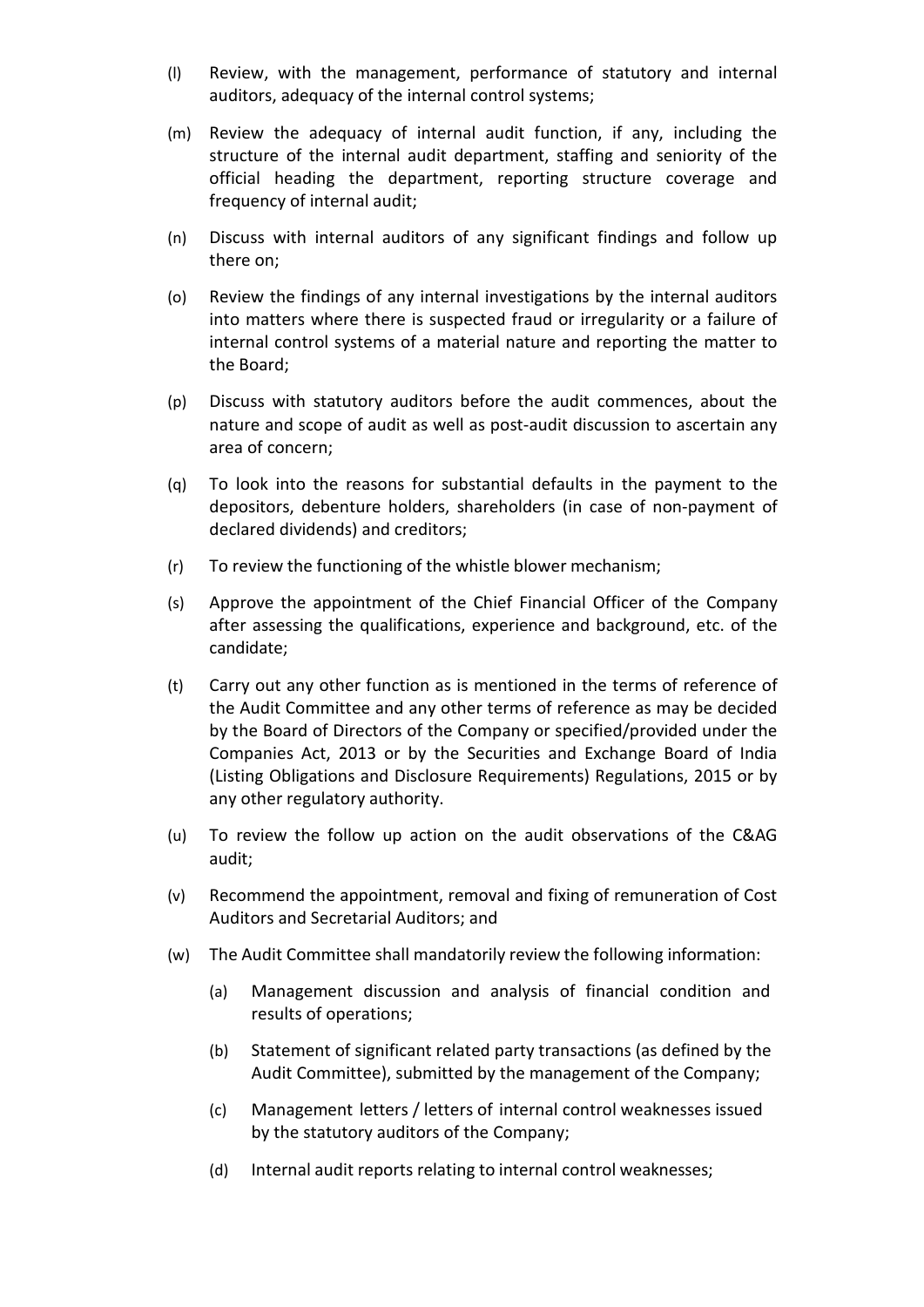- (e) The appointment, removal and terms of remuneration of the chief internal auditor shall be subject to review by the Audit Committee; and
- (f) statement of deviations in terms of the Securities and Exchange Board of India (Listing Obligations and Disclosure Requirements) Regulations, 2015:
	- (i) Quarterly statement of deviation(s) including report of monitoring agency, if applicable, submitted to stock exchange(s) in terms of Regulation 32(1) of the Securities and Exchange Board of India (Listing Obligations and Disclosure Requirements) Regulations, 2015; and
	- (ii) Annual statement of funds utilized for purposes other than those stated in the offer document/prospectus/notice in terms of Regulation 32(7) of the Securities and Exchange Board of India (Listing Obligations and Disclosure Requirements) Regulations, 2015.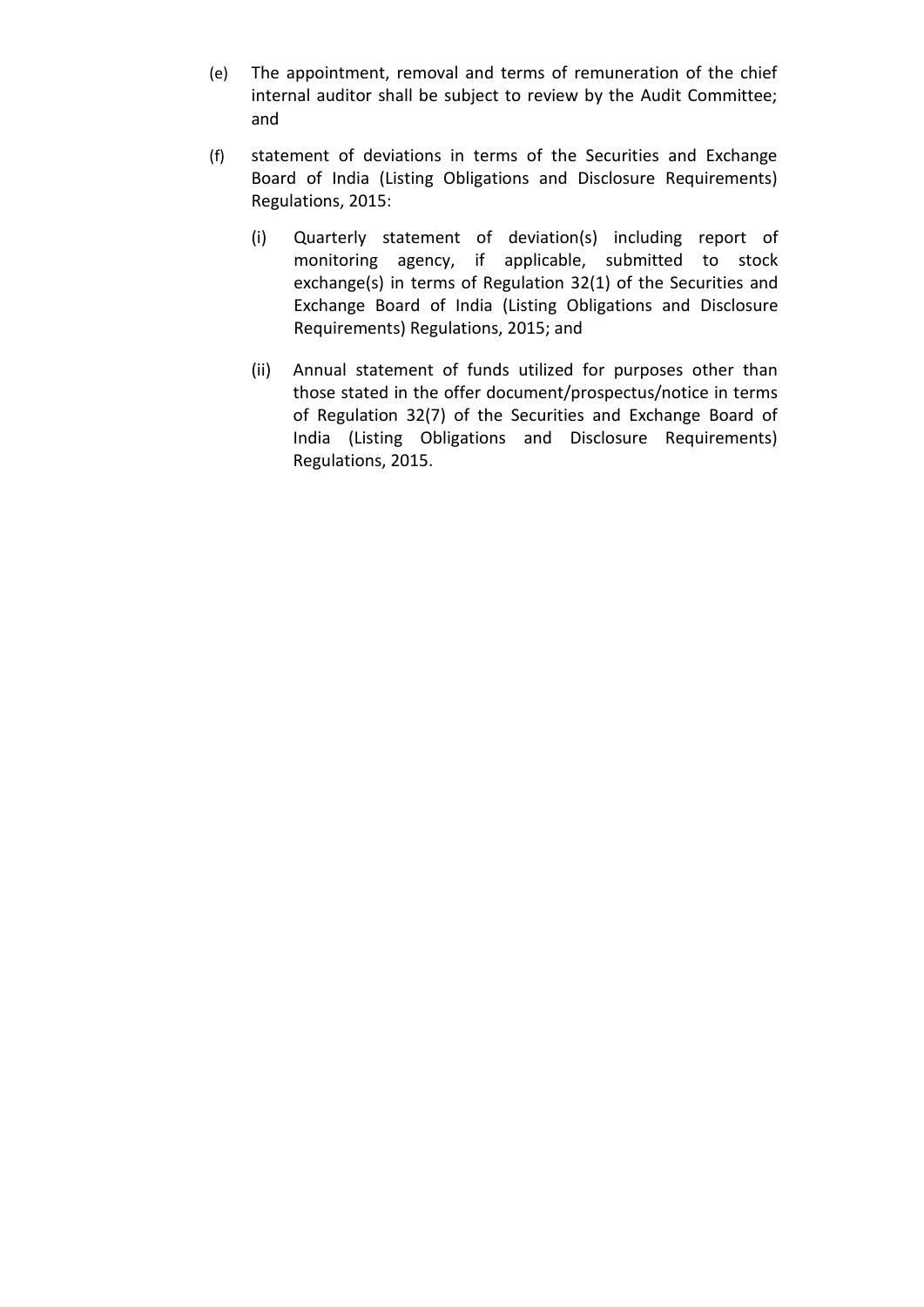### **Corporate Social Responsibility & Sustainable Development Committee**

## **Composition:**

| No.                                                                                                                                                      | <b>Composition</b>                | <b>Designation</b> |  |
|----------------------------------------------------------------------------------------------------------------------------------------------------------|-----------------------------------|--------------------|--|
| (i).                                                                                                                                                     | Dr. Sanjay Kumar Jha              | Chairman           |  |
|                                                                                                                                                          | (Chairman & Managing Director)    |                    |  |
| (ii).                                                                                                                                                    | Shri Gowri Sankara Rao Naramsetti |                    |  |
|                                                                                                                                                          | (Director – Finance)              | Member             |  |
| (iii).                                                                                                                                                   | Shri Valluri Chakrapani           |                    |  |
|                                                                                                                                                          | (Independent Director)            | Member             |  |
| quorum of Meeting shall be at least two directors or one-third of the<br>Members whichever is higher, with at least one Independent Director<br>present. |                                   |                    |  |
| Company Secretary shall act as Secretary to the Committee                                                                                                |                                   |                    |  |

## **Terms of reference to the Audit Committee:**

- (i) Formulation and recommending to the Board the CSR Policy indicating the activities to be undertaken by the Company covered under Schedule VII of the Companies Act, 2013 and adhering to guidelines of DPE.
- (ii) To monitor the CSR Policy of the Company from time to time.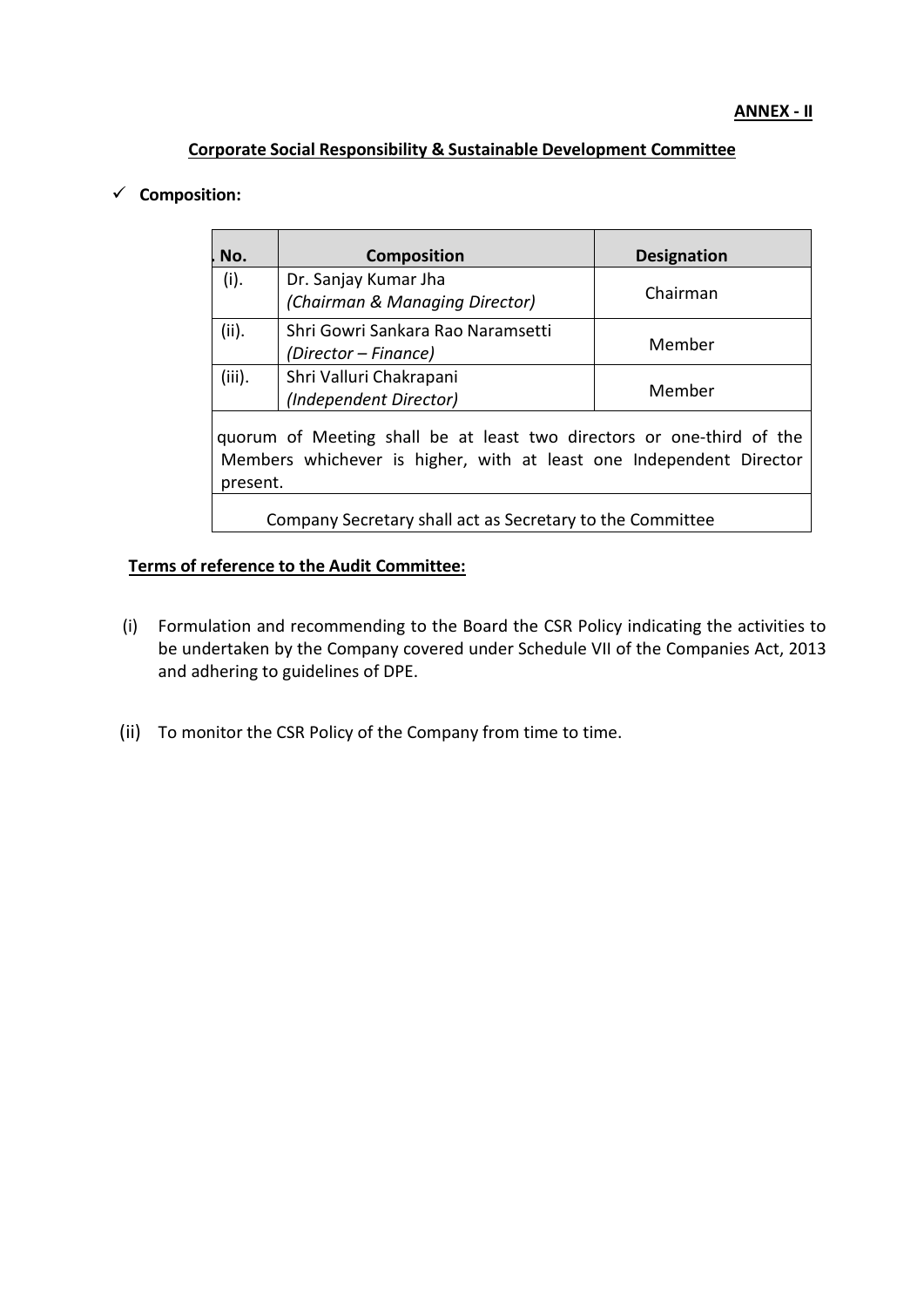# **Stakeholder Relationship Committee**

 $\checkmark$  Composition:

| No.                                                                                                                                                   | <b>Composition</b>                | <b>Designation</b> |  |
|-------------------------------------------------------------------------------------------------------------------------------------------------------|-----------------------------------|--------------------|--|
| (i).                                                                                                                                                  | Smt. V. T. Rema                   | Chairman           |  |
|                                                                                                                                                       | (Independent Director)            |                    |  |
| (ii).                                                                                                                                                 | Shri Valluri Chakrapani           | Member             |  |
|                                                                                                                                                       | (Independent Director)            |                    |  |
| (iii).                                                                                                                                                | Shri Gowri Sankara Rao Naramsetti | Member             |  |
|                                                                                                                                                       | (Director – Finance)              |                    |  |
| quorum of Meeting shall be at least two directors or one-third of the Members<br>whichever is higher, with at least one Independent Director present. |                                   |                    |  |
| Company Secretary shall act as Secretary to the Committee                                                                                             |                                   |                    |  |

## **Terms of reference of the Stakeholders Relationship Committee:**

- (a) Redressal of all securities holders' and investors' grievances such as complaints related to transfer of shares, including non receipt of share certificates and review of cases for refusal of transfer/transmission of shares and debentures, non-receipt of balance sheet, non-receipt of declared dividends, non-receipt of annual reports, etc. and assisting with quarterly reporting of such complaints;
- (b) Overseeing the performance of the registrars and transfer agents of our Company and to recommend measures for overall improvement in the quality of investor services; and
- (c) Carrying out such other functions as may be specified by the Board from time to time or specified/provided under the Companies Act, 2013 or SEBI Listing Regulations, or by any other regulatory authority.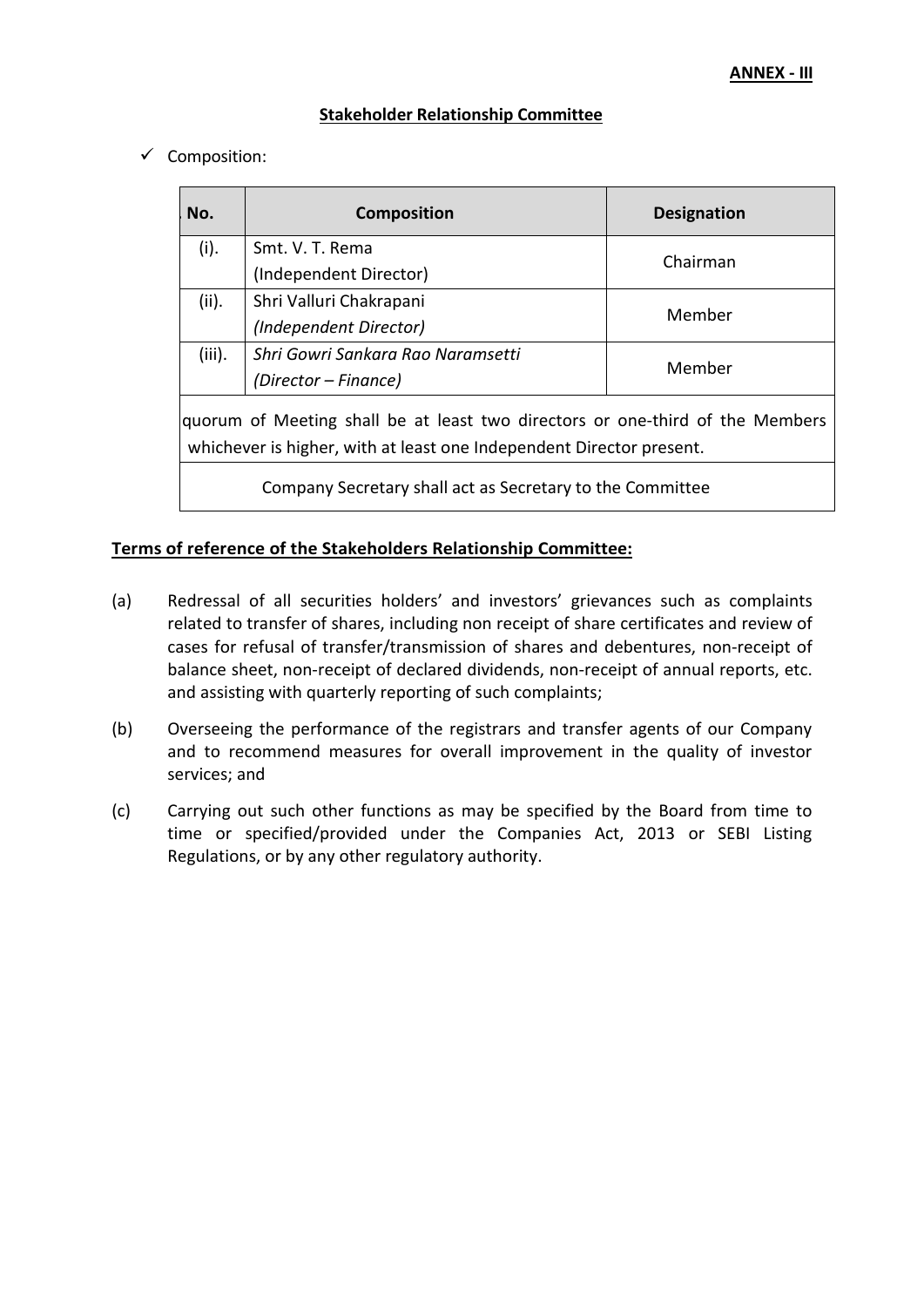#### **Procurement Committee**

#### **Composition:**

| No.                                                                                                                                                      | <b>Composition</b>                                        | <b>Designation</b> |  |
|----------------------------------------------------------------------------------------------------------------------------------------------------------|-----------------------------------------------------------|--------------------|--|
| (i).                                                                                                                                                     | Dr. Sanjay Kumar Jha<br>(Chairman & Managing Director)    | Chairman           |  |
| (ii).                                                                                                                                                    | Shri Gowri Sankara Rao Naramsetti<br>(Director – Finance) | Member             |  |
| (iii).                                                                                                                                                   | Shri Valluri Chakrapani<br>(Independent Director)         | Member             |  |
| quorum of Meeting shall be at least two directors or one-third of the<br>Members whichever is higher, with at least one Independent Director<br>present. |                                                           |                    |  |
| Company Secretary shall act as Secretary to the Committee                                                                                                |                                                           |                    |  |

#### **Terms of reference to the Procurement Committee:**

- (i) The Committee shall have the powers of Board to deal with all cases of Procurement of Raw Materials, Consumables and other revenue items beyond the delegated powers of Chairman & Managing Director.
- (ii) In respect of Capital items, the Committee shall have full powers of the Board, provided AoN (i.e. Acceptance of Necessity) was approved by the Board, any deviation from the original approvals shall require fresh approval of the Board.
- (iii) To consider and clear the Procurement Proposals beyond the delegated powers of Chairman & Managing Director as per delegation of powers approved by Board, subject to adhering to the due process laid down in the Purchase Policy & Procedures in vogue in the Company.
- (iv) To consider and approve such other Procurement proposals as may be entrusted by the Board from time to time.
- (v) To study and recommend to Board the Policies & Procedures to be followed by the Company in the matter of Procurement of materials and equipment including the recommendation to Board for approval of Purchase manual.
- (vi) To consider and advise Board on matters relating to e-procurement.
- (vii) To consider and advise Board on the matters relating to CVC Guidelines/ MoD instructions.
- (viii) The C&MD of the Company shall act as Chairman of the Committee and in the absence of the Chairman; the members present may elect the Chairman and conduct the proceedings. The proposals approved by the Committee shall be put up to Board at its next meeting for information.